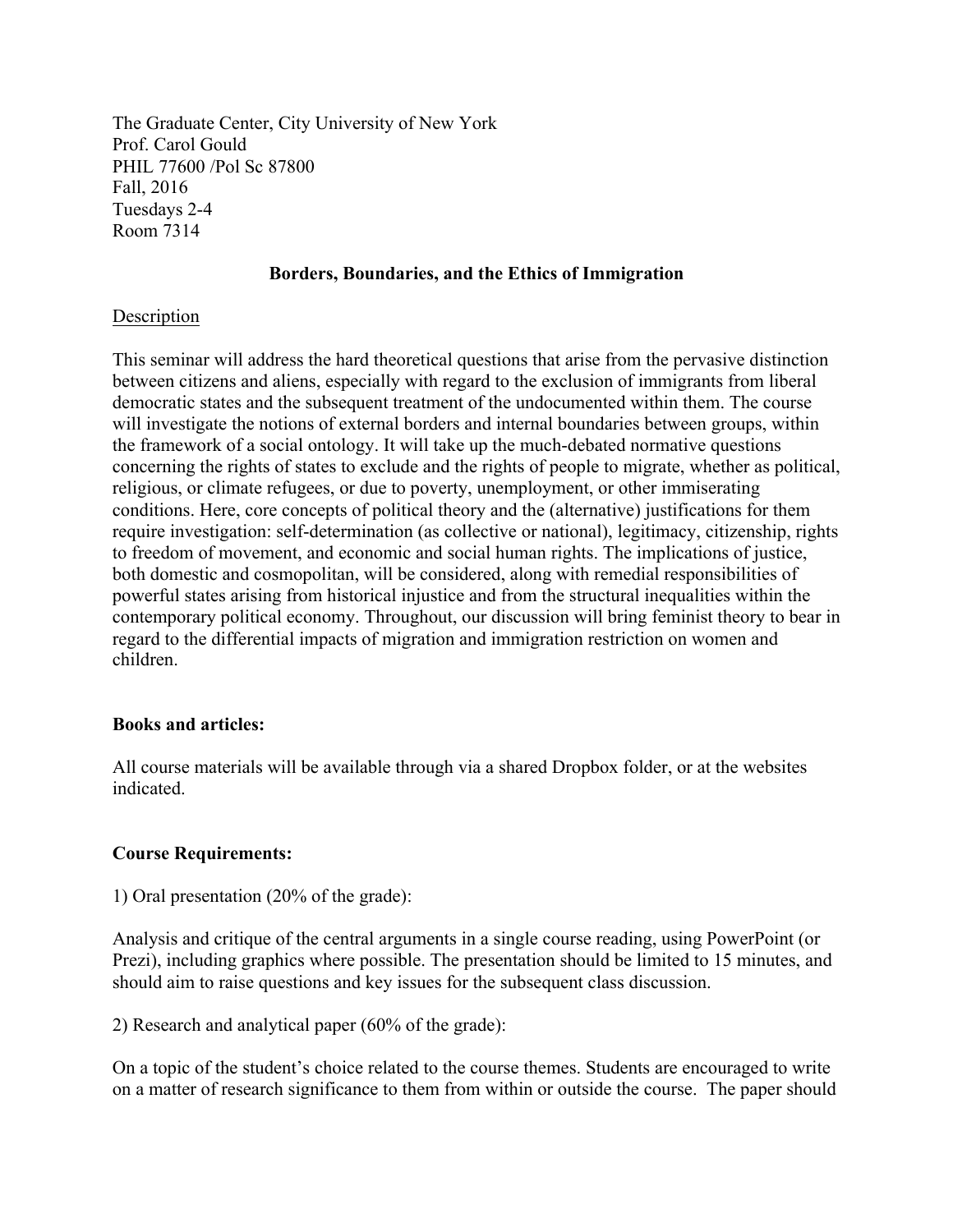display an acquaintance with the relevant literature and should develop an original argument. Creativity in the selection of topics and in the execution of the paper is expected. Approximately 7500 words (including notes).

A one-page proposal stating problem to be addressed and provisional thesis, with an appended bibliography is due on or before November 15th. (Students are encouraged to submit this considerably before the final deadline.) The paper is due on December 13th by 2:00 p.m. as an email doc attachment (one single doc, including bibliography). Please also leave a hard copy in Prof. Gould's mailbox.

Please submit the proposal and the paper by email as attached word documents, as well as in hard copy (double-spaced with 1" margins, 12 pitch font). University of Chicago Manual of Style social sciences format is preferred (endnotes and bibliography), but any recognized and consistently applied style and reference format is acceptable.

3) Attendance and participation (20% of the grade):

Attendance: Required for all registrants taking the course for credit. If medical or urgent family issues, or a job interview requires an absence, please notify the professor by email, if at all possible in advance of the class meeting. Also, please inform the professor of any anticipated absences due to religious observance as close as possible to the start of the semester (also by email).

Participation: Students are expected to have read all assigned materials for each seminar meeting and to participate fully in the discussions. If a student does not have adequate opportunity to intervene in the class discussion, posting on our Blackboard Discussion Forum will count toward the participation portion of the grade. (Please note that the oral presentation alone does not satisfy the requirement for participation.)

Additional Requirement: Please maintain a functioning email address through blackboard and check it regularly for communications from the professor. Also please check Blackboard frequently to keep up to date with any discussion board posts.

#### **Course Outline:**

(Note: The recommended readings listed below are chosen because they are helpful and relevant, and may be useful for your papers, but they are optional. Although our class discussions will focus on the required readings, students should feel free to introduce considerations from the recommended readings, being sure to briefly summarize the arguments as needed.)

August  $30<sup>th</sup>$ : Introduction to the issues of and plan of the course. Discussion of course requirements and assignment of oral presentations.

September  $6<sup>th</sup>$ : Democracy and Boundaries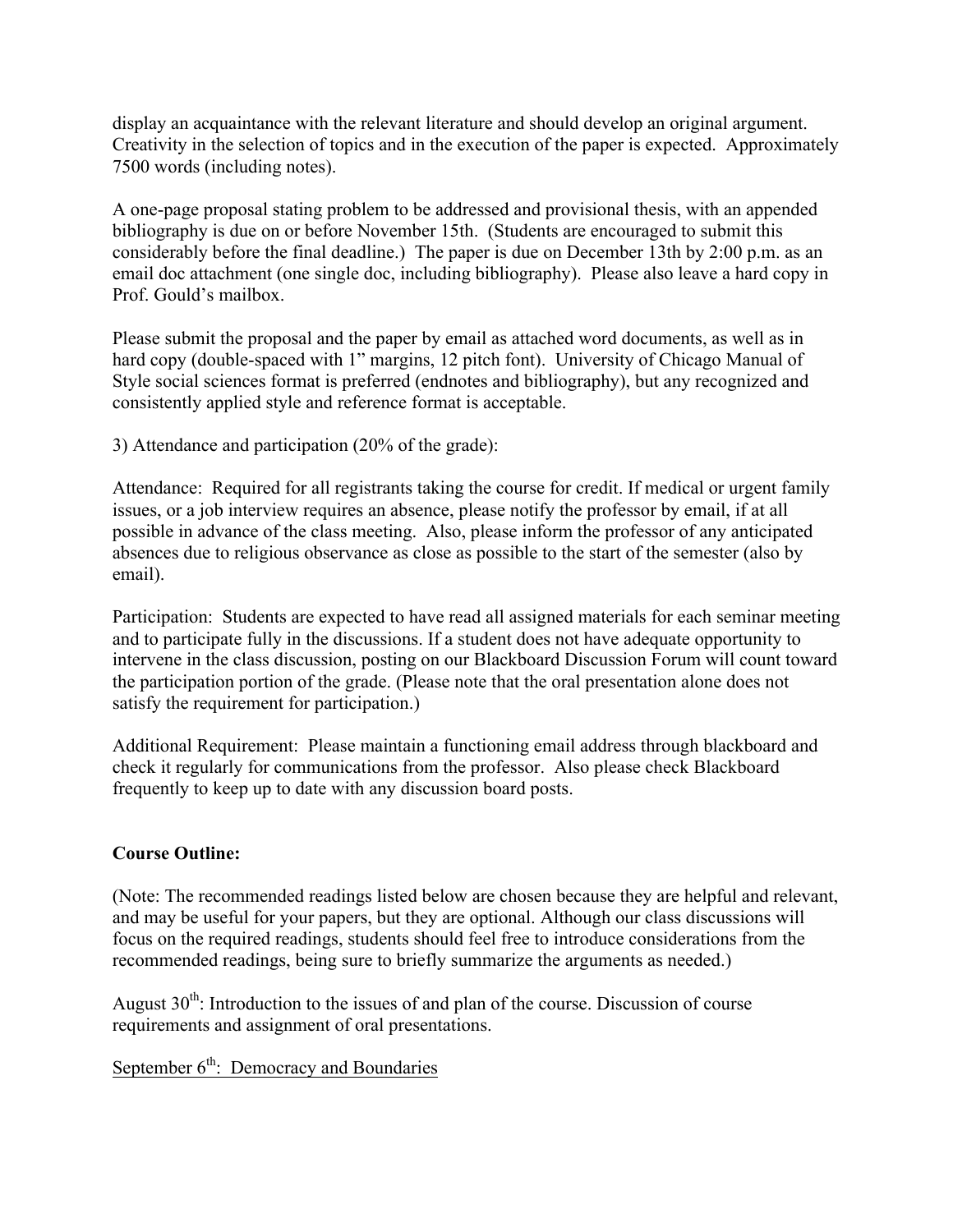Arash Abizadeh, "Democratic Theory and Border Coercion: No Right to Unilaterally Control Your Own Borders" (2008).

David Miller, "Immigration: The Case for Limits" (2005) Seyla Benhabib, *The Rights of Others*, Introduction

Recommended:

David Miller, "Why Immigration Controls are Not Coercive: A Reply to Arash Abizadeh" (2010).

Arash Abizadeh, "Democratic Legitimacy and State Coercion: A Reply to David Miller" (2010). Douglas Massey, "Why Does Immigration Occur? A Theoretical Synthesis"

September  $13<sup>th</sup>$ : Borders, Boundaries, and Territory

Anna Stilz, "Nations, States, and Territory" (2011) Etienne Balibar, "What is a Border?" in *Politics and the Other Scene* (2002), chapter 4. Mathias Risse, "Taking Up Space on Earth: Theorizing Territorial Rights, the Justification of States and Immigration from a Global Standpoint" (2014). Bridget Anderson et al, "Editorial: Why No Borders" (2009).

Recommended:

John Torpey, *The Invention of the Passport*, pp. 4-20, 57-92, 111-121. Achille Varzi, "Boundaries, Conventions, and Realism" (2011). Sarah Song, "The Boundary Problem in Democratic Theory: Why the Demos should be Bounded by the State" (2012).

David Miller, "Territorial Rights: Concept and Justification" (2012).

Linda Bosniak, "Being Here: Ethical Territoriality and the Rights of Immigrants" (2007).

#### September 20: Between National Self-Determination and Cosmopolitan Obligations

Avishai Margalit and Joseph Raz, "National Self-Determination" (1990). Eric Cavallero, "An Immigration-pressure Model of Global Distributive Justice" (2006). John Exdell, Immigration, Nationalism, and Human Rights" (2009). Eva Kittay, "The Global Heart Transplant and the Ethic of Care" (2008).

Recommended: Alex Sager, "The Implications of Migration Theory for Distributive Justice" (2012)

#### **Recommended, Talk to follow seminar--**

4:30- 6:00 p.m., **Alan Patten (Princeton University)**, at the Center for Global Ethics & Politics

September 27<sup>th</sup>: The Case for Open Borders

Joseph Carens, *Ethics of Immigration* (2013), chapters 11 & 12.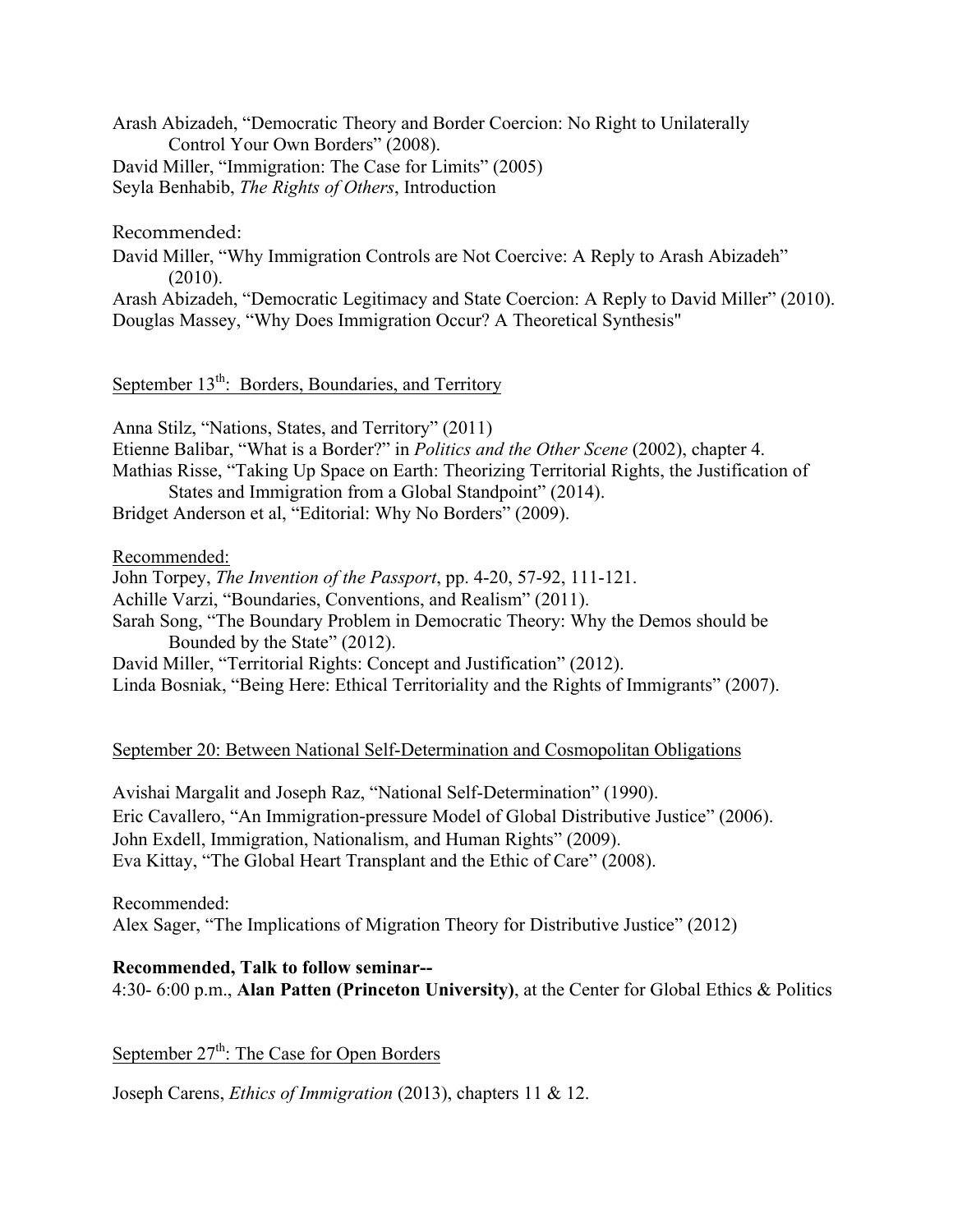Phillip Cole, in Wellman and Cole, *Debating the Ethics of Immigration* (2011)*,* chapters 11, 12 and 15.

### October  $14<sup>th</sup>$ : Arguments for Restricting Immigration; the Right to Exclude

Michael Walzer, "Membership," *Spheres of Justice* (1983), 31-63. Christopher H. Wellman, "Immigration and Freedom of Association" (2008). Peter Higgins, "Open Borders and the Right to Immigration" (2008).

Recommended:

Sarah Fine, "The Ethics of Immigration: Self-Determination and the Right to Exclude" (2013) Michael Blake, "Immigration, Jurisdiction, and Exclusion" (2013).

# October  $18<sup>th</sup>$ : Continuing the Debate

Shelley Wilcox, "Do Duties to Outsiders Entail Open Borders? A Reply to Wellman" Sarah Fine, "Freedom of Association is Not the Answer" (2010).

J. Hidalgo, "Self-determination, Immigration Restrictions, and the Problem of Compatriot Deportation" (2014).

Recommended:

Phillip Cole, "Taking Moral Equality Seriously: Egalitarianism and Immigration Controls" (2012)

Stuart White, "Freedom of Association and the Right to Exclude" (1997). Jonathan Seglow, "The Ethics of Immigration" (2005)

#### **Recommended: Talk to follow seminar—**

**Michael Walzer** at the Center for Global Ethics & Politics, October 18<sup>th</sup>, 4:30-6:00

# October  $25<sup>th</sup>$ : Refugees and the Right to have Rights

Hannah Arendt, "The Decline of the Nation-State and the End of the Rights of Man," *Origins of Totalitarianism* (1966), chapter 9. Hannah Arendt, "We Refugees," in *Altogether Elsewhere: Writers on Exile* (1994). Giorgio Agamben, "We Refugees" (1995) Seyla Benhabib, *The Rights of Others*, chapter 2.

November 1<sup>st</sup>: Refugees and Asylum

Joseph Carens, *The Ethics of Immigration*, chapter 10. Matthew Gibney, *The Ethics and Politics of Asylum* (2004), Introduction & chapter 8. Andrew Shacknove, "Who is a Refugee?"(1985).